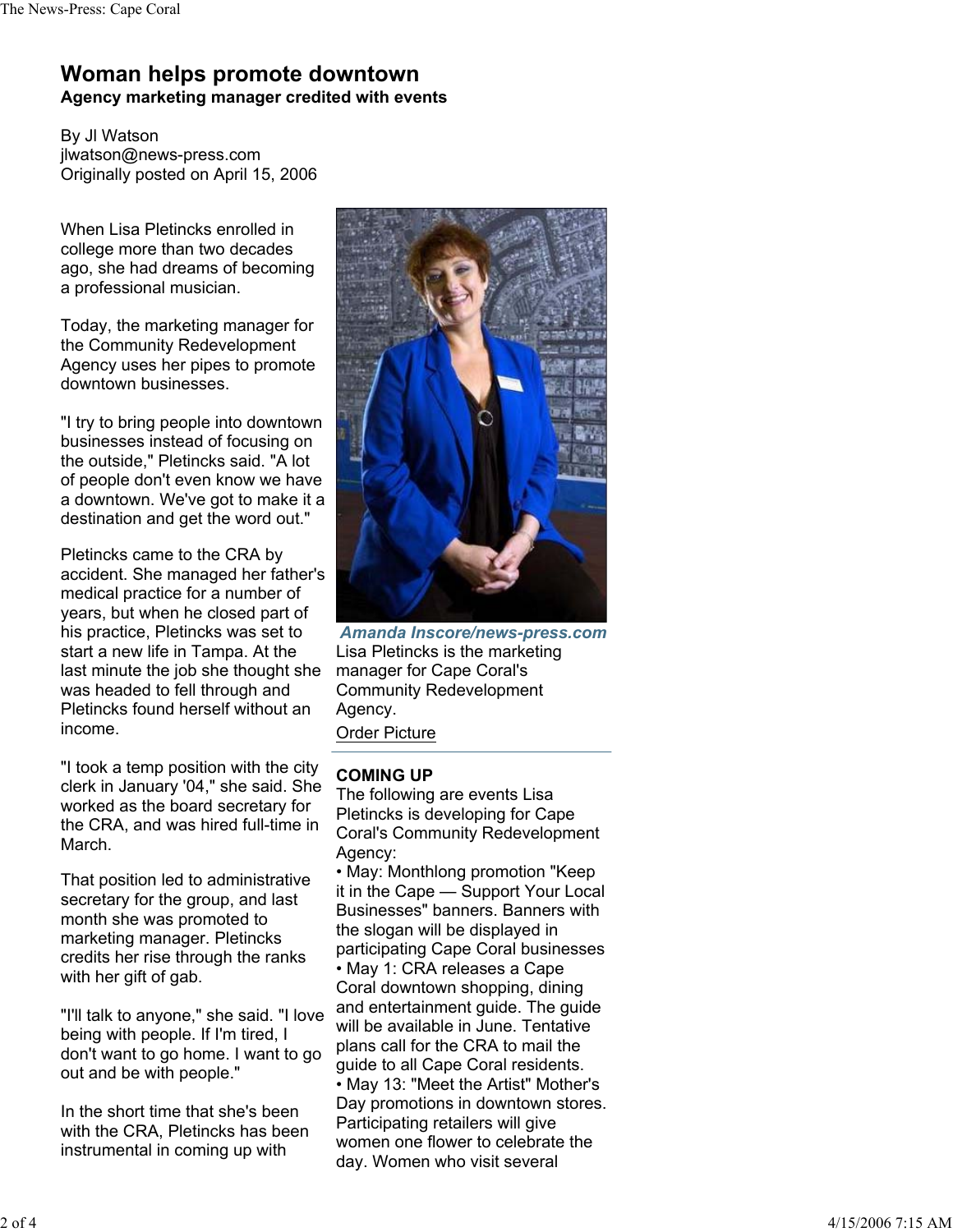ideas for events to promote downtown Cape Coral. In January of this year she helped develop and promote the first food and wine tasting that paired area restaurants with retailers. The event drew 500 people to the area. In February, Pletincks brainstormed on a "Tribute to New Orleans," a good-natured competition that got more than 700 people into downtown restaurants to eat and vote for the best bayou cuisine. Mike Davidson from Leapin' Lizard Bar and Grill won the competition.

stores will leave with a small, mixed bouquet.

• June 17: International beer-tasting in downtown restaurants.

• July: Monthlong "We Support our Troops" banners will be on display. Residents can sign the banners that will be shipped to National Guard troops stationed in Iraq.

## **DELIVERING YOUR WORLD**

- ▶ Subscribe to The News-Press
- Signup for breaking or daily email news
	- **Printer friendly version**
	- **Email this article**

"We've gotten a lot of good response from the restaurants," Pletincks, 43, said. "They love having something to do every month."

Up next are plans for Mother's Day and Father's Day celebrations. On May 13 local artists will be on hand in local businesses for a "Meet the Artist" promotion. Women who attend also can pick up one flower at each business, and leave with a small bouquet after collecting single stems at several stores. The Father's Days promotion will feature beer-tasting in downtown restaurants and bars.

"I enjoy working with business owners and making them successful," Pletincks said. "It's kind of like the job of my dreams."

There are about 1,100 businesses in the downtown area that runs as far east as the Cape Coral toll booth and west to Tudor Drive, covering most of Cape Coral Parkway. The north-south boundaries extend several blocks in each direction. Pletincks has an operating budget of about \$100,000. The money comes from the tax base in the downtown area. It is money that Pletincks is eager to spend wisely.

"Their taxes pay our salaries," she explained.

Suzanne Kuehn, CRA executive director, said Pletincks is proficient at "putting all the parts together that need to be done."

"She's always two steps ahead of me," Kuehn, 60, said.

The two women work together to come up with new ideas to highlight downtown businesses.

"In redevelopment, no job is too big or too small," she said. "From sweeping a street to meeting with government officials, she has shown that she's not afraid."

The two are currently working on a dining guide they expect to complete in the next month.

"We're working on things that will brand us so that when people want something to do, they'll go downtown."